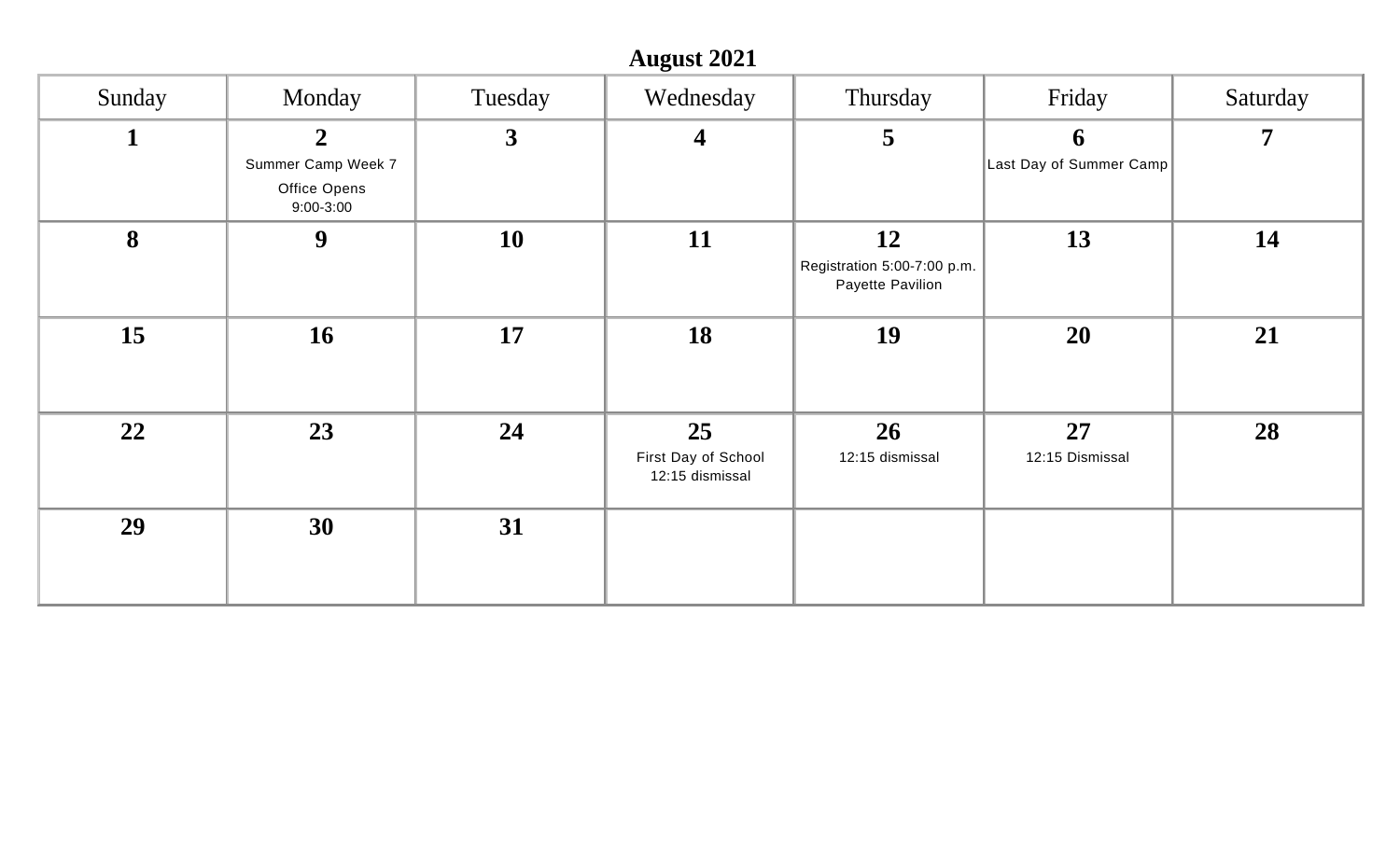## **September 2021**

| Sunday                                      | Monday                                                                     | Tuesday                                                                                  | Wednesday                                        | Thursday                                                                       | Friday                                                 | Saturday                                                                        |
|---------------------------------------------|----------------------------------------------------------------------------|------------------------------------------------------------------------------------------|--------------------------------------------------|--------------------------------------------------------------------------------|--------------------------------------------------------|---------------------------------------------------------------------------------|
|                                             |                                                                            |                                                                                          | п.                                               | $\overline{2}$                                                                 | 3<br>8:15 School Mass                                  |                                                                                 |
| 5                                           | 6<br>No School - Labor Day                                                 | $\overline{7}$<br><b>STAR Testing Window 1</b>                                           | 8<br><b>STAR Testing Window 1</b>                | 9<br><b>STAR Testing Window 1</b><br><b>BACK TO SCHOOL</b><br>7:00 pm via ZOOM | 10<br><b>STAR Testing Window 1</b><br>8:15 School Mass | 11                                                                              |
| 12<br>Parish Reunion - Mass &<br><b>BBQ</b> | 13<br>Free Dress - Red, White &<br><b>Blue 9/11</b><br><b>STAR Testing</b> | 14<br><b>STAR Testing</b><br>Picture Day (Uniforms)<br>Honor Choir starts<br>$3:10-4:00$ | 15<br><b>STAR Testing</b>                        | <b>16</b><br><b>STAR Testing</b><br>Feast of St. Cornelius Day                 | 17<br><b>STAR Testing</b>                              | 18<br>Sr. Mary Memorial Mass<br>5:00 p.m.<br>Virtus Training 9-12 small<br>hall |
| 19                                          | 20                                                                         | 21<br>Garden Clean up 5:30                                                               | 22                                               | 23                                                                             | 24<br>8:15 School Mass                                 | 25                                                                              |
| 26                                          | 27<br>Wear Fiesta T-shirts w/<br>uniform bottoms                           | 28<br>Wear Fiesta T-shirts w/<br>uniform bottoms                                         | 29<br>Wear Fiesta T-shirts w/<br>uniform bottoms | 30<br>Wear Fiesta T-shirts w/<br>uniform bottoms<br>No Happy Lunch             |                                                        |                                                                                 |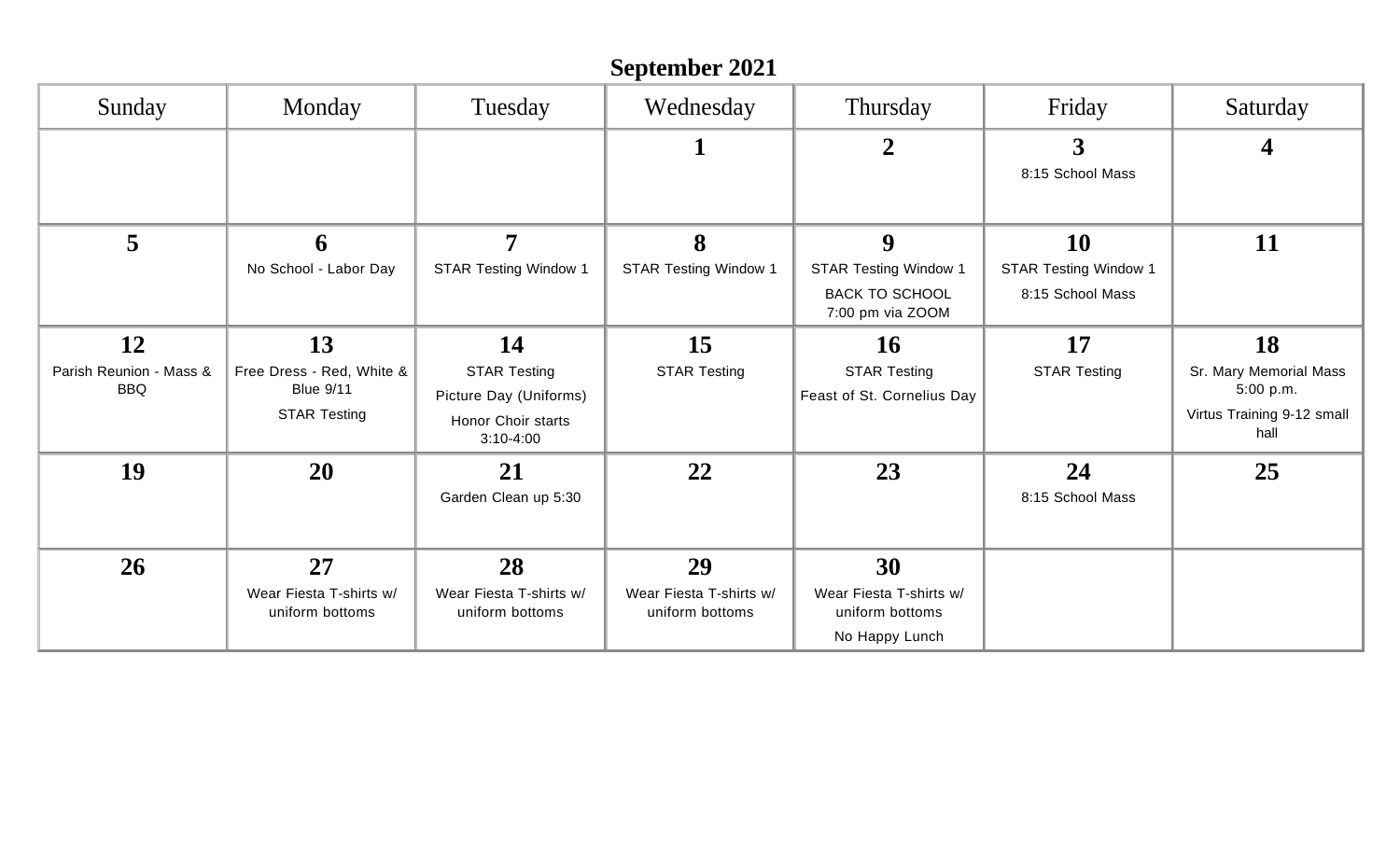## **October 2021**

| Sunday                                                                 | Monday                                                                                                                                   | Tuesday                                                                                                      | Wednesday                                                                                                   | Thursday                                                                                                                                                     | Friday                                                                                                              | Saturday                                                                        |
|------------------------------------------------------------------------|------------------------------------------------------------------------------------------------------------------------------------------|--------------------------------------------------------------------------------------------------------------|-------------------------------------------------------------------------------------------------------------|--------------------------------------------------------------------------------------------------------------------------------------------------------------|---------------------------------------------------------------------------------------------------------------------|---------------------------------------------------------------------------------|
|                                                                        |                                                                                                                                          |                                                                                                              |                                                                                                             |                                                                                                                                                              | Wear Fiesta T-shirts w/<br>uniform bottoms<br>No Extended Care<br>FIESTA 5:00-10:00<br>Wine Tasting<br>Live Auction | $\mathbf 2$<br>Fiesta 3:00-10:00<br><b>Silent Auction</b><br>Live Entertainment |
| $\overline{3}$<br>Fiesta 1:00-7:00<br><b>NFL Brunch</b><br>Craft Fair  | 4<br>No School -<br>Fiesta Clean Up 9:00-4:00                                                                                            | 5                                                                                                            | 6                                                                                                           | $\overline{7}$                                                                                                                                               | 8<br>8:15 Mass Gr. 5<br>Progress Reports                                                                            | 9                                                                               |
| <b>10</b>                                                              | 11                                                                                                                                       | 12                                                                                                           | 13<br>Fall Fundraiser Kick Off<br>10:30                                                                     | 14<br><b>Fall Fundraiser</b>                                                                                                                                 | 15<br><b>Fall Fundraiser</b><br>8:15 Mass Honor Choir                                                               | <b>16</b><br><b>Fall Fundraiser</b>                                             |
| 17<br><b>Fall Fundraiser</b><br>10:00 Children's Mass -<br>Honor Choir | 18<br><b>Fall Fundraiser</b>                                                                                                             | 19<br><b>Fall Fundraiser</b>                                                                                 | <b>20</b><br><b>Fall Fundraiser</b><br>CC Orange - Fairness<br>wear an orange shirt with<br>uniform bottoms | 21<br><b>Fall Fundraiser</b><br><b>Great Shakeout Earthquake</b><br>Drill<br>10:21<br><b>High School Information</b><br>Night 7PM                            | 22<br><b>Fall Fundraiser</b><br>No Mass                                                                             | 23<br><b>Fall Fundraiser</b>                                                    |
| 24<br><b>Fall Fundraiser</b>                                           | 25<br><b>Fall Fundraiser</b><br>"Too Bright for Drugs"<br>Wear a bright colored shirt<br>with uniform bottoms<br>Free<br>Red Ribbon Week | 26<br><b>Fall Fundraiser</b><br>Red Ribbon Week<br>Picture Make-Up/Re-Take<br>Day<br>No Honor Choir Practice | 27<br>Red Ribbon Week<br>Red Fun Dress Day - \$1<br><b>Fall Fundraiser ORDERS</b><br><b>DUE</b>             | 28<br><b>Red Ribbon Week</b><br>Silent Auction Lunch with<br>Teacher<br>"Team Up Against Drugs"<br>Wear a team/sports jersey<br>with uniform bottoms<br>Free | 29<br>Red Ribbon Week<br>8:15 Mass Gr. 6                                                                            | 30                                                                              |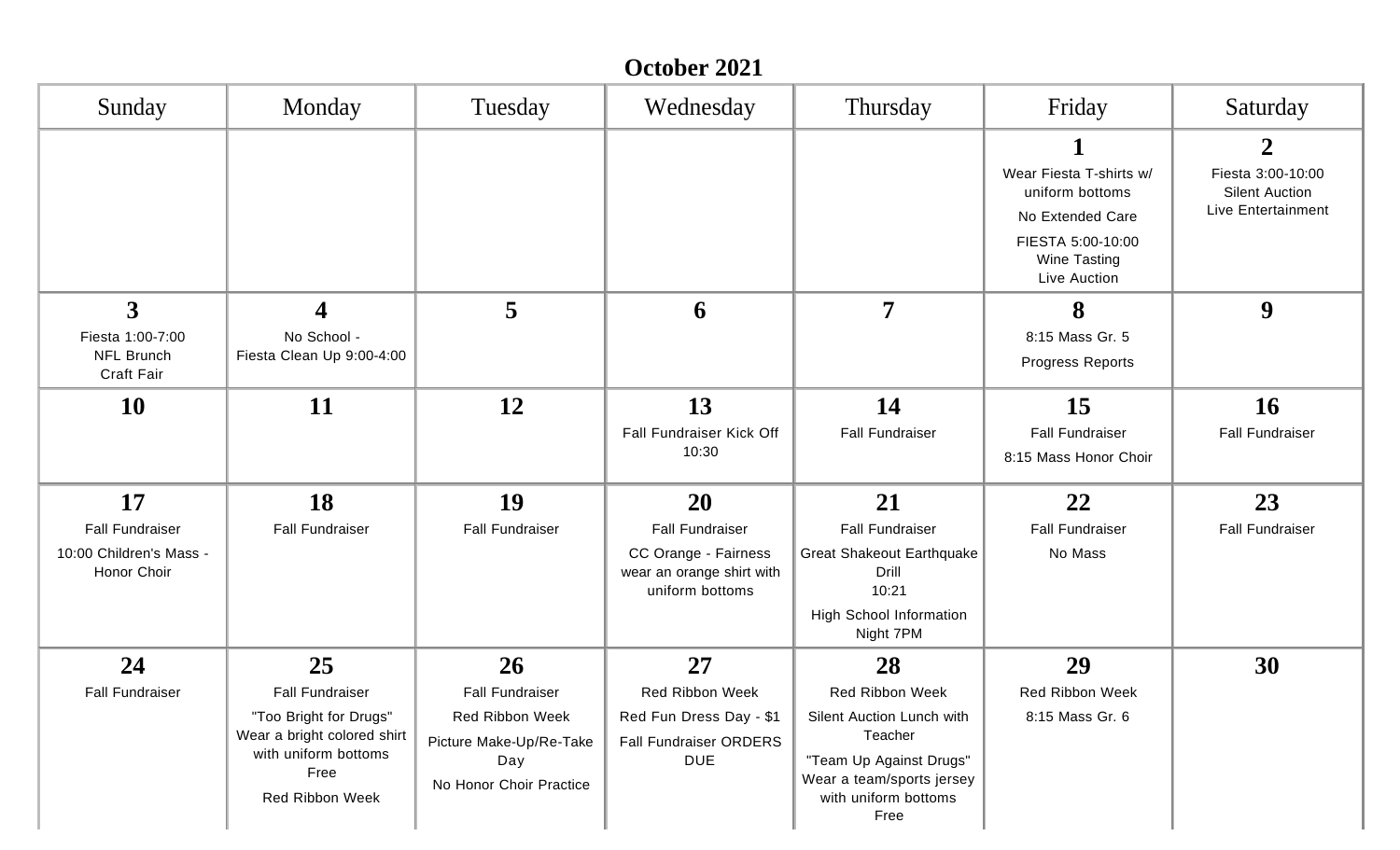| $\bm{\sigma}$   |  |  |  |
|-----------------|--|--|--|
| Happy Halloween |  |  |  |
|                 |  |  |  |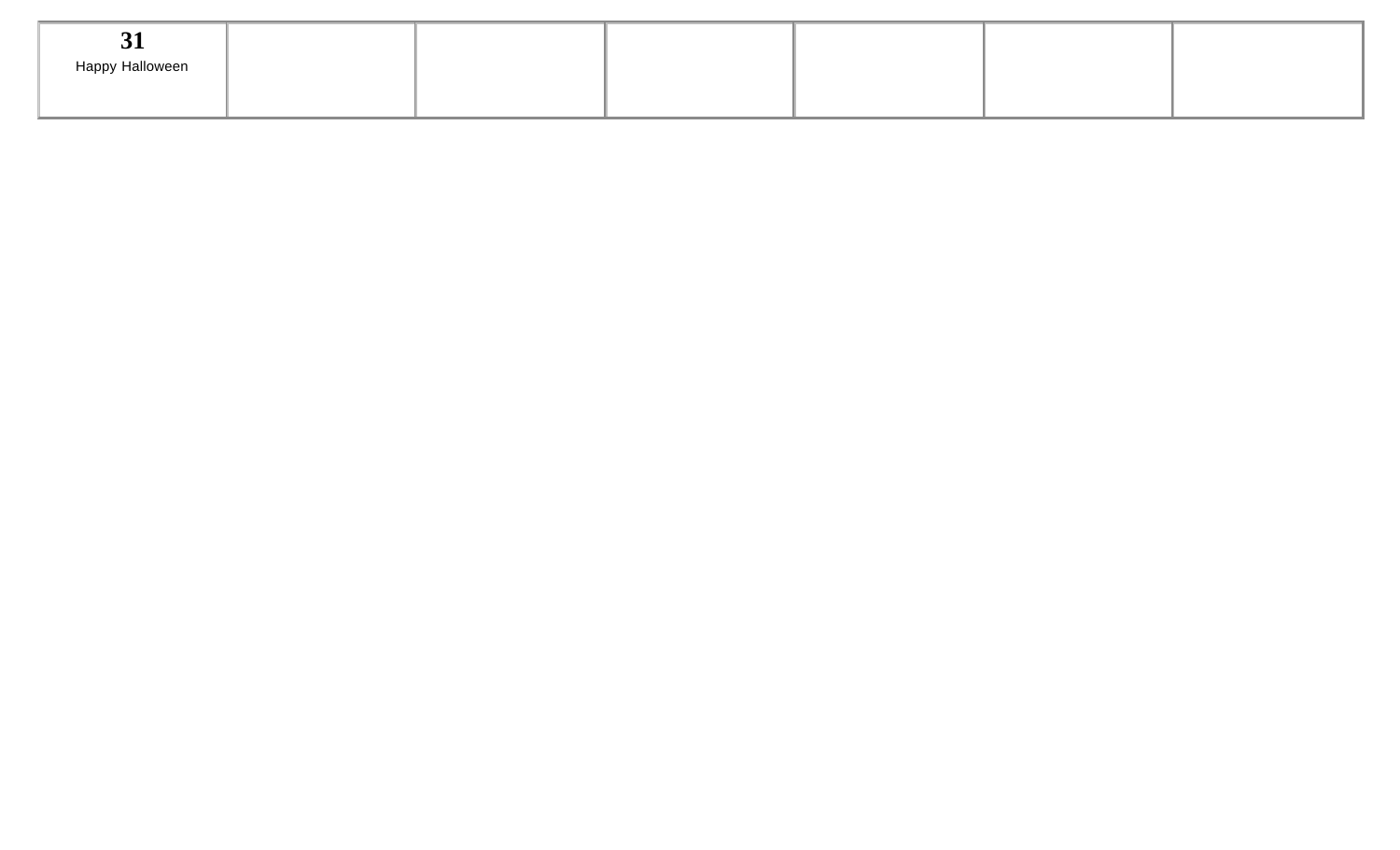|                                                         |                                                                                                            |                                                                           | November 2021                                                                                         |                                                                                                                                   |                                                     |                                                        |
|---------------------------------------------------------|------------------------------------------------------------------------------------------------------------|---------------------------------------------------------------------------|-------------------------------------------------------------------------------------------------------|-----------------------------------------------------------------------------------------------------------------------------------|-----------------------------------------------------|--------------------------------------------------------|
| Sunday                                                  | Monday                                                                                                     | Tuesday                                                                   | Wednesday                                                                                             | Thursday                                                                                                                          | Friday                                              | Saturday                                               |
|                                                         | All Saints Day<br>8:15 Mass Gr. 3<br>Parent Teacher Conferences<br>12:15 Early Dismissal<br>No Happy Lunch | $\mathbf{2}$<br>12:15 Early Dismissal<br>No Happy Lunch                   | 3<br>12:15 Early Dismissal<br>No Happy Lunch                                                          | 4<br>Parent Teacher Conferences Parent Teacher Conferences Parent Teacher Conferences<br>12:15 Early Dismissal<br>No Happy Lunch  | 5<br>No Happy Lunch<br>No Mass                      | 6<br>Drama Performance Troup<br>Show 7PM<br>Ticket \$7 |
| $\overline{7}$<br>Gr. 2 Sacramental Prep<br>Meeting 2pm | 8                                                                                                          | 9                                                                         | <b>10</b><br>Sweats Fun Dress Day \$1<br><b>Community Night</b><br>Fundraiser<br>Super Mex - Lakewood | 11<br>No School - Veterans Day                                                                                                    | 12<br>8:15 Mass Gr. 7                               | 13                                                     |
| 14                                                      | 15<br>Fiesta Super Helper "Love<br>Hour" Luncheon                                                          | 16                                                                        | 17<br>Fiesta - Jr. High Free Dress<br>& Pizza Party                                                   | 18<br><b>Wacky Turkey Fun Dress</b><br>Day \$1<br>Jr. High EDGE Night<br>7:00-8:30pm Hall<br>Drama Parent Meeting 7pm<br>pavilion | 19<br>8:15 Mass Honor Choir<br>End of 1st Trimester | 20                                                     |
| 21<br>10:00 Mass Honor Choir                            | 22<br>No School<br><b>Thanksgiving Holiday</b>                                                             | 23<br>No School<br><b>Thanksgiving Holiday</b><br>No Honor Choir Practice | 24<br>No School<br><b>Thanksgiving Holiday</b>                                                        | 25<br>No School<br><b>Thanksgiving Holiday</b><br><b>Happy Thanksgiving</b>                                                       | 26<br>No School<br><b>Thanksgiving Holiday</b>      | 27                                                     |
| 28<br><b>Advent Begins</b>                              | 29                                                                                                         | 30                                                                        |                                                                                                       |                                                                                                                                   |                                                     |                                                        |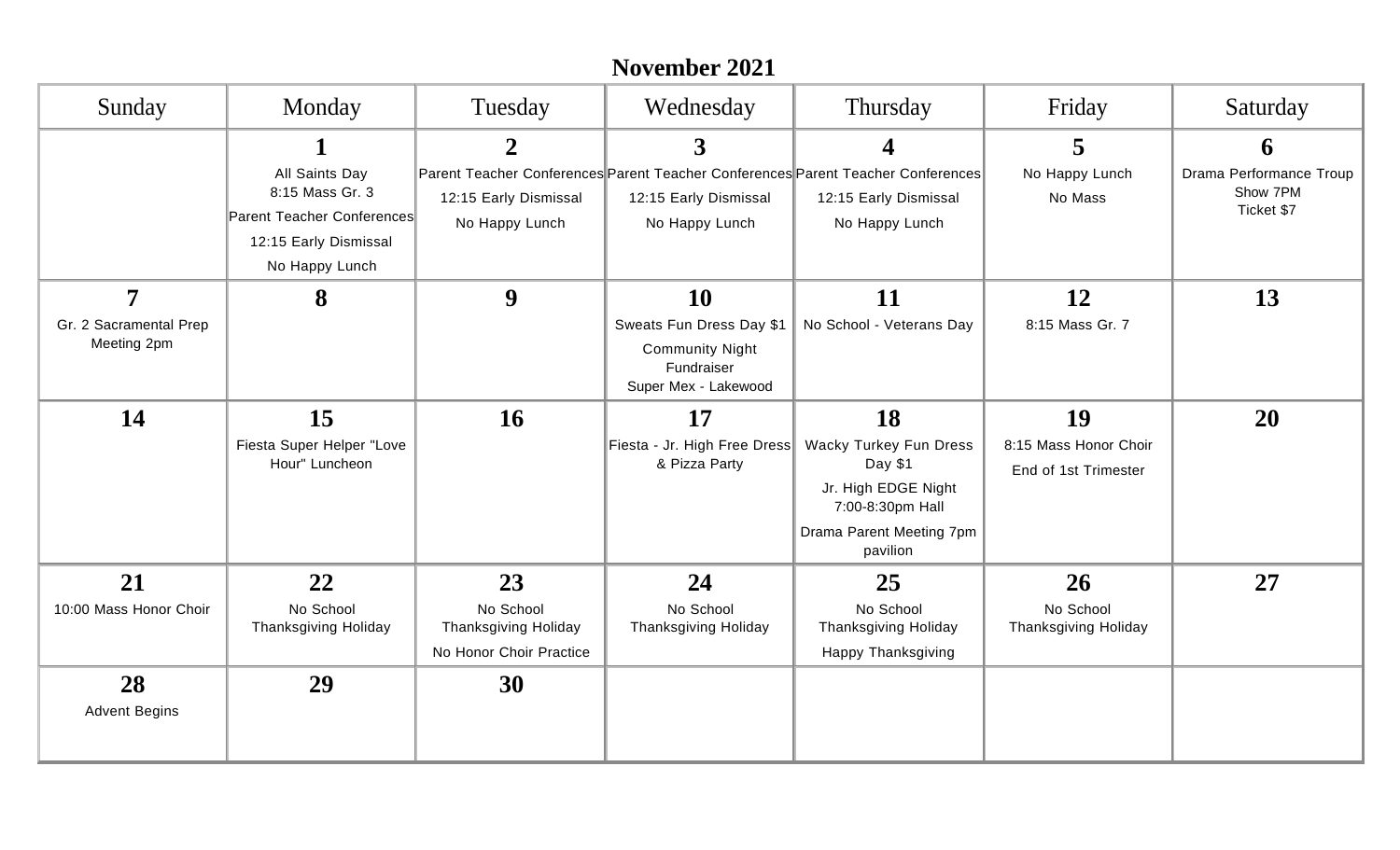|                                                                                                                               |                                                |                                        | December 2021                                                              |                                                                                                      |                                                                  |                                                                     |
|-------------------------------------------------------------------------------------------------------------------------------|------------------------------------------------|----------------------------------------|----------------------------------------------------------------------------|------------------------------------------------------------------------------------------------------|------------------------------------------------------------------|---------------------------------------------------------------------|
| Sunday                                                                                                                        | Monday                                         | Tuesday                                | Wednesday                                                                  | Thursday                                                                                             | Friday                                                           | Saturday                                                            |
|                                                                                                                               |                                                |                                        | <b>Report Cards</b>                                                        | $\overline{2}$                                                                                       | $\mathbf{3}$<br>8:15 Mass Gr. 8                                  | 4<br>Breakfast & Photos with<br>Santa                               |
|                                                                                                                               |                                                |                                        |                                                                            |                                                                                                      |                                                                  | <b>E-Waste Recycling Event</b><br>Cerritos Mall or Lakewood<br>Mall |
| 5                                                                                                                             | 6                                              | 7                                      | 8                                                                          | 9                                                                                                    | <b>10</b>                                                        | <b>11</b>                                                           |
| <b>E-Waste Recycling Event</b><br>Cerritos Mall or Lakewood<br>Mall                                                           | Drama - 1st Rehersal<br>ACRE Testing Gr. 5 & 8 | ACRE Testing Gr. 5 & 8                 | ACRE Testing Gr. 5 & 8<br><b>Immaculate Conception</b><br>School Mass 8:15 | Jr. High EDGE Night<br>7:00-8:30pm Lg. Hall                                                          | Drama - Lead auditions<br>No Mass                                | Prince of Peace Pageant<br>7:00-8:30 pm                             |
|                                                                                                                               |                                                |                                        | 8:15 Mass Gr. 5                                                            |                                                                                                      |                                                                  |                                                                     |
|                                                                                                                               |                                                |                                        | <b>Altar Server Training</b><br>3:30-4:30 in Church                        |                                                                                                      |                                                                  |                                                                     |
|                                                                                                                               |                                                |                                        | <b>Fundraiser Delivery</b>                                                 |                                                                                                      |                                                                  |                                                                     |
| 12<br>Prince of Peace Pageant<br>7:00-8:30 pm<br>Feast of Our Lady of<br>Guadalupe<br>Mass 5:00AM, 6:00AM,<br>8:00AM 10:00 AM | 13                                             | 14                                     | 15                                                                         | <b>16</b><br>Christmas Program<br>10:30 TK - 8 (Rehersal<br>Show)<br>$2:00$ TK - 3<br>7:00 4th - 8th | 17<br>Pajama Fun Dress Day \$1<br>No Mass                        | 18                                                                  |
| 19                                                                                                                            | 20                                             | 21                                     | 22                                                                         | 23                                                                                                   | 24                                                               | 25                                                                  |
| 10:00 Honor Choir                                                                                                             | No School<br><b>Christmas Vacation</b>         | No School<br><b>Christmas Vacation</b> | No School<br><b>Christmas Vacation</b>                                     | No School<br><b>Christmas Vacation</b>                                                               | No School<br><b>Christmas Vacation</b><br>No School              | No School<br><b>Christmas Vacation</b><br><b>Merry Christmas</b>    |
|                                                                                                                               |                                                |                                        |                                                                            |                                                                                                      | Christmas Eve<br>Mass Schedule in Church<br>3:30, 5:30, 10:00 PM | Mass Schedule in Church<br>8:00, 10:00 AM, 12 noon                  |
| <b>26</b>                                                                                                                     | <b>27</b>                                      | 28                                     | 29                                                                         | 30                                                                                                   | 31                                                               |                                                                     |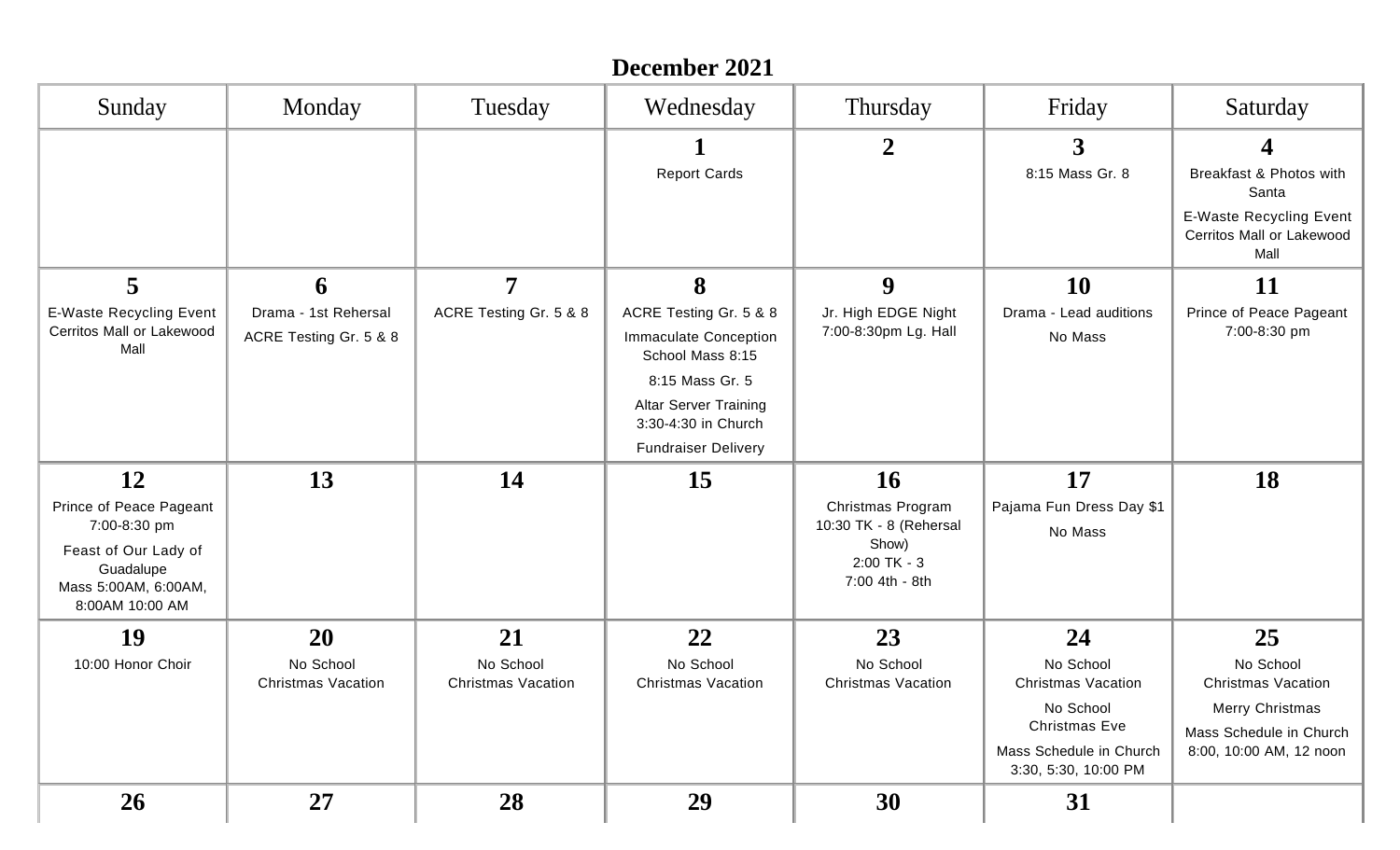| No School                 | No School                 | No School                 | No School                 | No School                 | No School                 |
|---------------------------|---------------------------|---------------------------|---------------------------|---------------------------|---------------------------|
| <b>Christmas Vacation</b> | <b>Christmas Vacation</b> | <b>Christmas Vacation</b> | <b>Christmas Vacation</b> | <b>Christmas Vacation</b> | <b>Christmas Vacation</b> |
|                           |                           |                           |                           |                           |                           |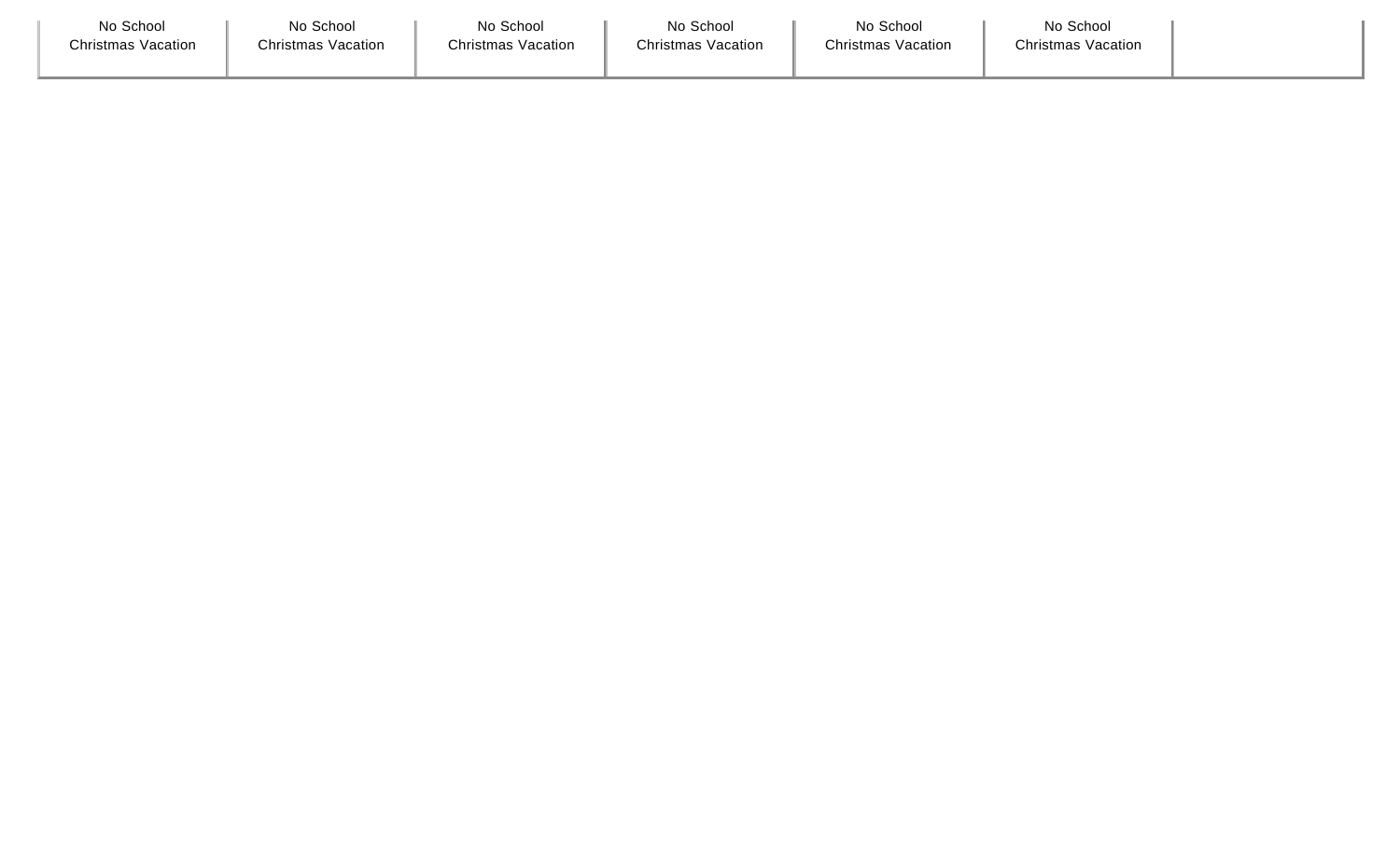|                              | <b>January 2022</b>                     |                              |                                                           |                                                                               |                                         |                                                  |  |  |  |
|------------------------------|-----------------------------------------|------------------------------|-----------------------------------------------------------|-------------------------------------------------------------------------------|-----------------------------------------|--------------------------------------------------|--|--|--|
| Sunday                       | Monday                                  | Tuesday                      | Wednesday                                                 | Thursday                                                                      | Friday                                  | Saturday                                         |  |  |  |
|                              |                                         |                              |                                                           |                                                                               |                                         | Happy New Year!                                  |  |  |  |
| $\overline{2}$               | $\mathbf{3}$<br><b>School Resumes</b>   | $\overline{\mathbf{4}}$      | 5                                                         | 6                                                                             | $\overline{7}$<br>8:15 Mass Gr. 4       | 8                                                |  |  |  |
| 9                            | 10                                      | 11                           | 12                                                        | 13                                                                            | 14                                      | 15                                               |  |  |  |
|                              | Penny War                               | Penny War                    | Penny War<br>CC Purple - Citizenship Free<br><b>Dress</b> | Penny War                                                                     | Penny War<br>8:15 Mass Gr. 7            |                                                  |  |  |  |
| <b>16</b>                    | 17                                      | 18                           | 19                                                        | 20                                                                            | 21                                      | 22                                               |  |  |  |
|                              | No School<br>Martin Luther King Jr. Day | <b>STAR Testing Window 2</b> | <b>STAR Testing Window 2</b>                              | <b>STAR Testing Window 2</b><br>Jr. High EDGE Night<br>7:00-8:30pm - Lg. Hall | <b>STAR Testing Window 2</b><br>No Mass | <b>STAR Testing Window 2</b>                     |  |  |  |
| 23                           | 24                                      | 25                           | <b>26</b>                                                 | 27                                                                            | 28                                      | 29                                               |  |  |  |
| <b>STAR Testing Window 2</b> | <b>STAR Testing Window 2</b>            | <b>STAR Testing Window 2</b> | <b>STAR Testing Window 2</b>                              | <b>STAR Testing Window 2</b>                                                  | <b>STAR Testing Window 2</b>            | <b>STAR Testing Window 2</b>                     |  |  |  |
| 10:00 Mass Honor Choir       |                                         |                              |                                                           |                                                                               | 8:15 Mass Gr. 3<br>Progress Reports     | Life Teen Night - High<br><b>School Students</b> |  |  |  |
| 30                           | 31                                      |                              |                                                           |                                                                               |                                         |                                                  |  |  |  |
| <b>STAR Testing Window 2</b> | <b>STAR Testing Window 2</b>            |                              |                                                           |                                                                               |                                         |                                                  |  |  |  |
| <b>Catholic Schools Week</b> | <b>Catholic Schools Week</b>            |                              |                                                           |                                                                               |                                         |                                                  |  |  |  |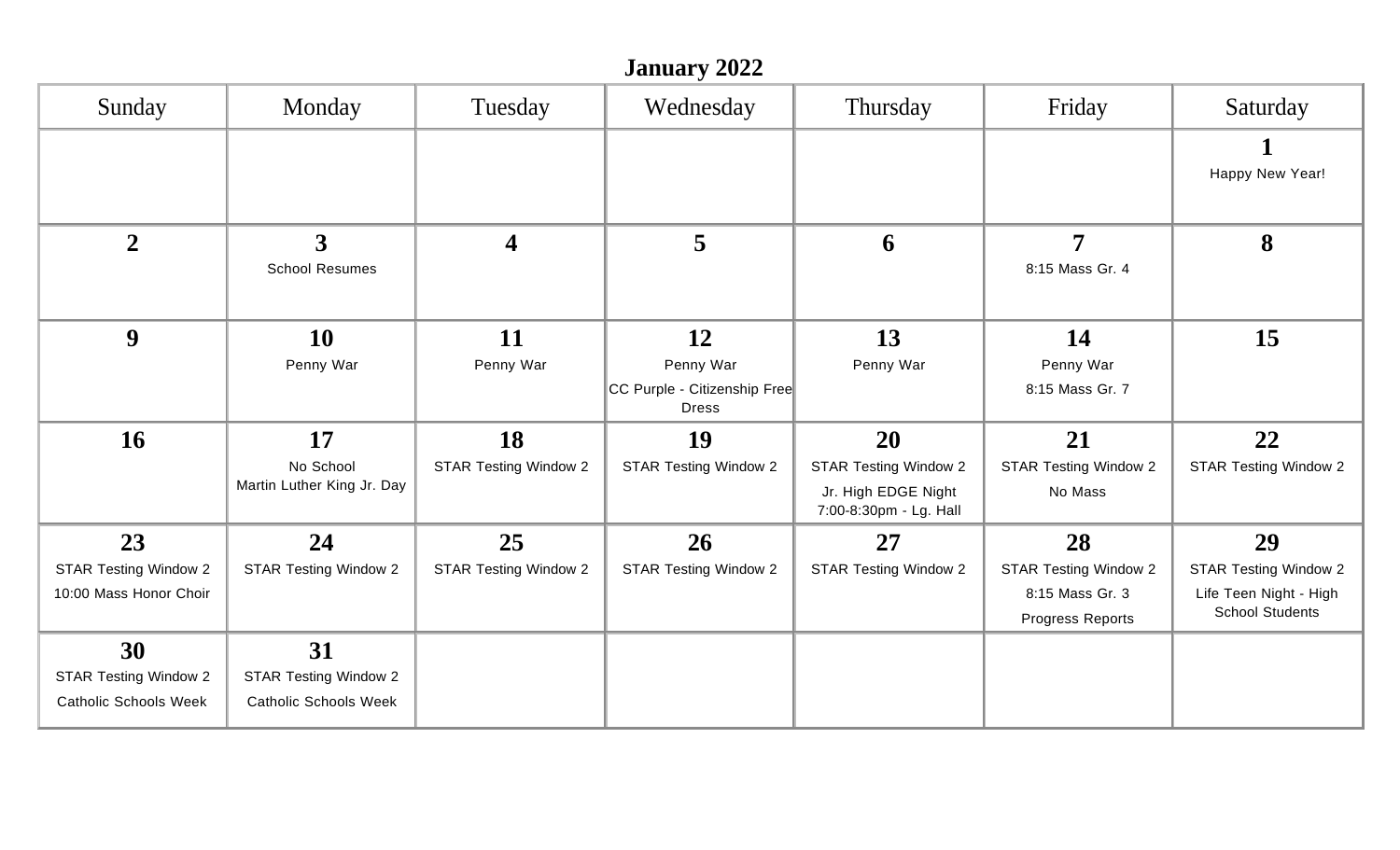|                              |                                                                      |                              | <b>February 2022</b>              |                                               |                              |                  |
|------------------------------|----------------------------------------------------------------------|------------------------------|-----------------------------------|-----------------------------------------------|------------------------------|------------------|
| Sunday                       | Monday                                                               | Tuesday                      | Wednesday                         | Thursday                                      | Friday                       | Saturday         |
|                              |                                                                      |                              | $\boldsymbol{2}$                  | $3\overline{)}$                               | $\overline{\mathbf{4}}$      | 5                |
|                              |                                                                      | <b>Catholic Schools Week</b> | <b>Catholic Schools Week</b>      | <b>Catholic Schools Week</b>                  | <b>Catholic Schools Week</b> | OPEN HOUSE       |
|                              |                                                                      |                              |                                   |                                               | 8:15 Mass Gr. 5              | <b>Book Fair</b> |
| 6                            | $\overline{7}$                                                       | 8                            | 9                                 | <b>10</b>                                     | 11                           | 12               |
|                              | <b>Book Fair</b>                                                     | <b>Book Fair</b>             | Book Fair                         | <b>Book Fair</b>                              | 8:15 Mass Kinders            |                  |
|                              |                                                                      |                              | CC Red - Caring Free Dress<br>Day | Jr. High EDGE Night<br>7:00-8:30pm - Lg. Hall |                              |                  |
| 13                           | 14<br>Happy Valentine's Day<br>Red, White, Pink Fun Dress<br>Day \$1 | 15                           | <b>16</b>                         | 17                                            | 18<br>No Mass                | 19               |
| 20<br>10:00 Mass Honor Choir | 21<br>No School<br>Presidents' Day Holiday                           | 22                           | 23                                | 24                                            | 25<br>8:15 Mass Honor Choir  | 26               |
| 27                           | 28                                                                   |                              |                                   |                                               |                              |                  |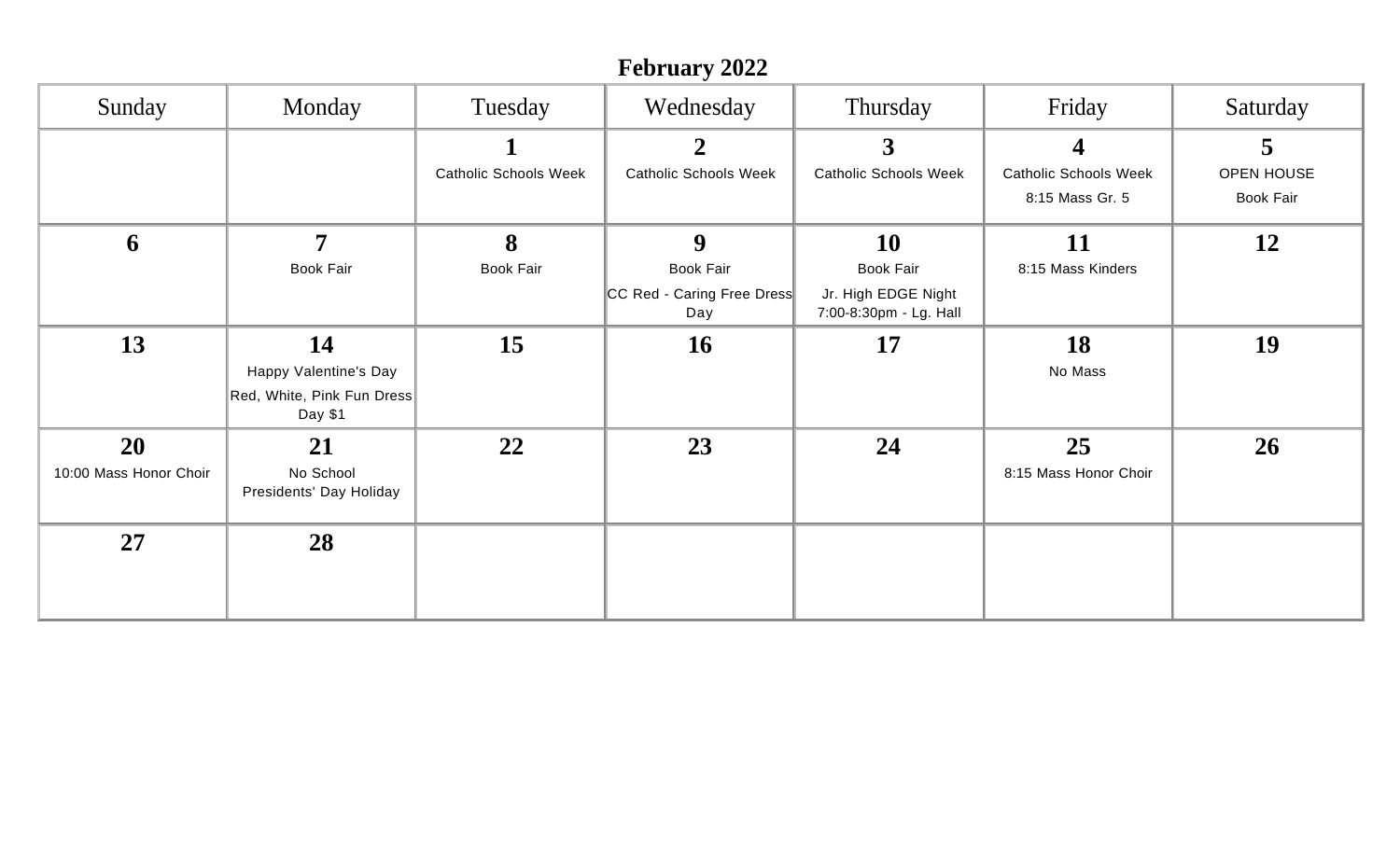| <b>March 2022</b>        |                   |                                 |                                                |                                              |                                                    |                                                  |  |  |
|--------------------------|-------------------|---------------------------------|------------------------------------------------|----------------------------------------------|----------------------------------------------------|--------------------------------------------------|--|--|
| Sunday                   | Monday            | Tuesday                         | Wednesday                                      | Thursday                                     | Friday                                             | Saturday                                         |  |  |
|                          |                   | 1                               | $\overline{2}$                                 | $\overline{3}$                               | $\boldsymbol{4}$                                   | 5                                                |  |  |
|                          |                   |                                 | Ash Wednesday                                  |                                              | No mass                                            |                                                  |  |  |
|                          |                   |                                 | 8:15 Mass Gr. 8                                |                                              | End of 2nd Trimester                               |                                                  |  |  |
| 6                        | 7                 | 8                               | 9                                              | <b>10</b>                                    | 11                                                 | 12                                               |  |  |
|                          |                   | <b>WASC Accreditation Visit</b> | <b>WASC Accreditation Visit</b>                | <b>WASC Accreditation Visit</b>              | <b>WASC Accreditation Visit</b><br>8:15 Mass Gr. 1 | Life Teen Night - High<br><b>School Students</b> |  |  |
| 13                       | 14                | 15                              | <b>16</b>                                      | 17                                           | 18                                                 | <b>19</b>                                        |  |  |
|                          |                   |                                 | <b>Report Cards</b>                            | Happy St. Patrick's Day                      | No Mass                                            | Drama - Tech Week                                |  |  |
|                          |                   |                                 |                                                | Lucky Leprechaun Fun<br>Dress Day \$1        | Drama - Tech Week                                  |                                                  |  |  |
| 20                       | 21                | 22                              | 23                                             | 24                                           | 25                                                 | 26                                               |  |  |
| Drama - Tech Week        | Drama - Tech Week | Drama - Tech Week               | Drama - Tech Week                              | Drama - Tech Week                            | 8:15 Mass Gr. 6                                    | <b>Drama Production</b>                          |  |  |
| 10:00 Mass - Honor Choir |                   | <b>Graduation Pictures</b>      | CC Green - Responsibility<br><b>Free Dress</b> | Jr. High EDGE Night<br>7:00-8:30 pm Lg. Hall | Drama Production                                   |                                                  |  |  |
| 27                       | 28                | 29                              | 30                                             | 31                                           |                                                    |                                                  |  |  |
| <b>Drama Production</b>  |                   |                                 |                                                |                                              |                                                    |                                                  |  |  |
|                          |                   |                                 |                                                |                                              |                                                    |                                                  |  |  |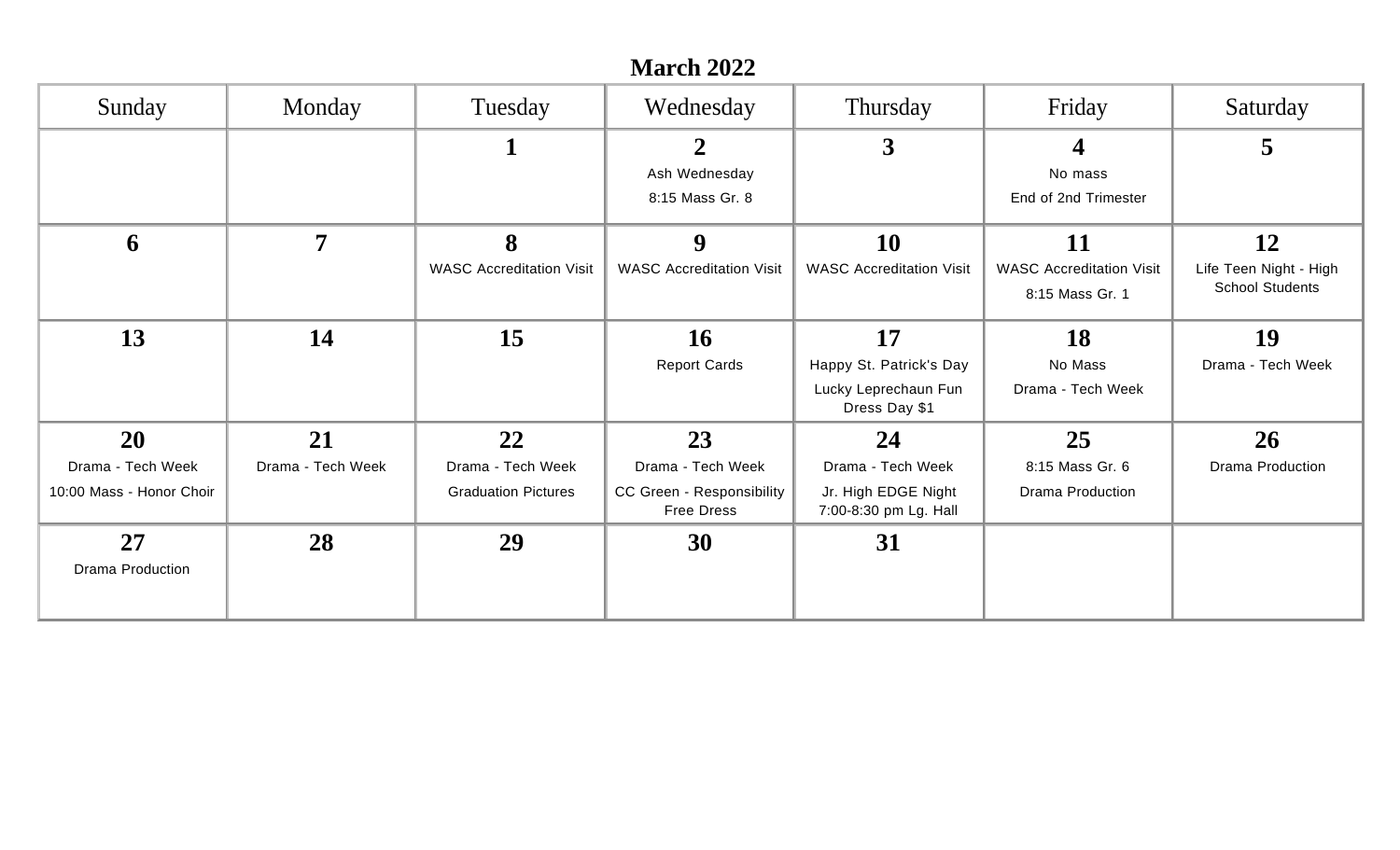## **April 2022**

| Sunday                    | Monday                                    | Tuesday                                   | Wednesday                                        | Thursday                                           | Friday                                    | Saturday                   |
|---------------------------|-------------------------------------------|-------------------------------------------|--------------------------------------------------|----------------------------------------------------|-------------------------------------------|----------------------------|
|                           |                                           |                                           |                                                  |                                                    | $\mathbf 1$<br>8:15 Mass Gr. 7            | $\boldsymbol{2}$           |
| $\overline{\mathbf{3}}$   | $\boldsymbol{4}$                          | 5                                         | 6<br>CC Yellow - Respect Free<br>Dress Day       | $\overline{7}$                                     | 8<br>8:15 Mass Gr. 8<br>Progress Reports  | 9                          |
| <b>10</b><br>Palm Sunday  | 11                                        | 12                                        | 13                                               | 14<br>12:15 Dismissal<br>Holy Thursday             | 15<br>No School<br>Good Friday            | <b>16</b><br>Holy Saturday |
| 17<br><b>Happy Easter</b> | 18<br>No School<br><b>Easter Vacation</b> | 19<br>No School<br><b>Easter Vacation</b> | <b>20</b><br>No School<br><b>Easter Vacation</b> | 21<br>No School<br><b>Easter Vacation</b>          | 22<br>No School<br><b>Easter Vacation</b> | 23                         |
| 24                        | 25                                        | 26                                        | 27<br>Earth Day Colors Fun Dress<br>Day \$1      | 28<br>Jr. High EDGE Night<br>7:00-8:30 pm Lg. Hall | 29<br>8:15 Mass Gr. 5                     | 30                         |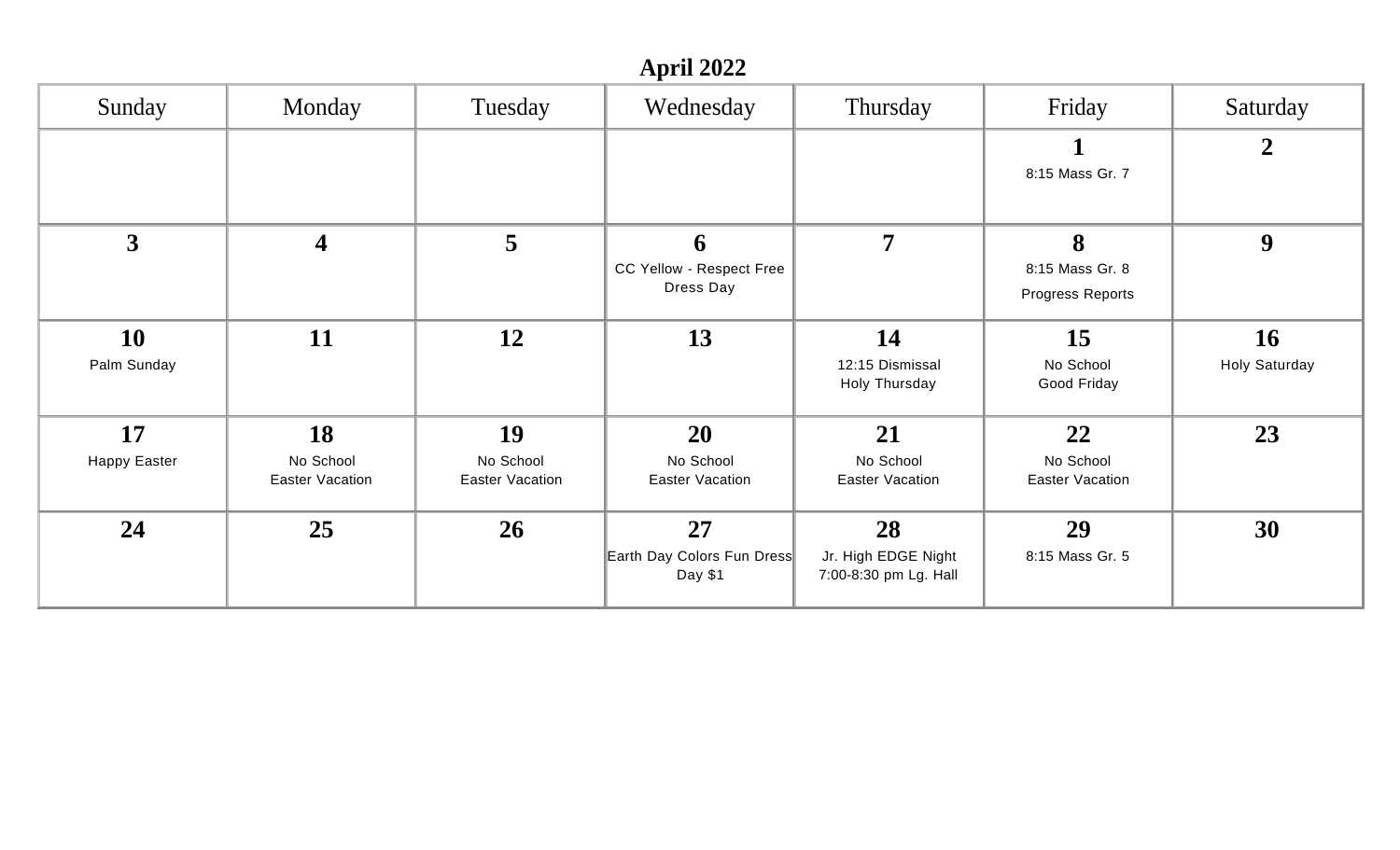|                                    |                                           |                                    | <b>May 2022</b>                                                                          |                                                                                 |                                                                       |                              |
|------------------------------------|-------------------------------------------|------------------------------------|------------------------------------------------------------------------------------------|---------------------------------------------------------------------------------|-----------------------------------------------------------------------|------------------------------|
| Sunday                             | Monday                                    | Tuesday                            | Wednesday                                                                                | Thursday                                                                        | Friday                                                                | Saturday                     |
|                                    | $\overline{2}$                            | $\mathbf{3}$                       | 4<br>May the 4th Be With You<br>Fun Dress Day \$1                                        | $\overline{5}$<br>National Day of Prayer                                        | 6<br>8:15 Mass Gr. 4<br>May Crowining                                 | 7                            |
| 8                                  | 9                                         | 10                                 | 11                                                                                       | 12                                                                              | 13                                                                    | 14                           |
| Happy Mother's Day                 | <b>STAR Testing Window 3</b>              | <b>STAR Testing Window 3</b>       | <b>STAR Testing Window 3</b>                                                             | <b>STAR Testing Window 3</b>                                                    | <b>STAR Testing Window 3</b><br>8:15 Mass Gr. 2<br>Our Lady of Fatima | <b>STAR Testing Window 3</b> |
| 15<br><b>STAR Testing Window 3</b> | <b>16</b><br><b>STAR Testing Window 3</b> | 17<br><b>STAR Testing Window 3</b> | 18<br><b>STAR Testing Window 3</b><br><b>CC Blue - Trustworthiness</b><br>Free Dress Day | 19<br><b>STAR Testing Window 3</b><br>Jr. High EDGE Night<br>7:00-8:30 Lg. Hall | 20<br><b>STAR Testing Window 3</b><br>No School Mass                  | 21                           |
| 22<br>10:00 Mass - Honor Choir     | 23                                        | 24                                 | 25                                                                                       | <b>26</b>                                                                       | 27<br>8:15 Mass Gr. 1                                                 | 28                           |
| 29                                 | 30<br>No School<br><b>Memorial Day</b>    | 31                                 |                                                                                          |                                                                                 |                                                                       |                              |